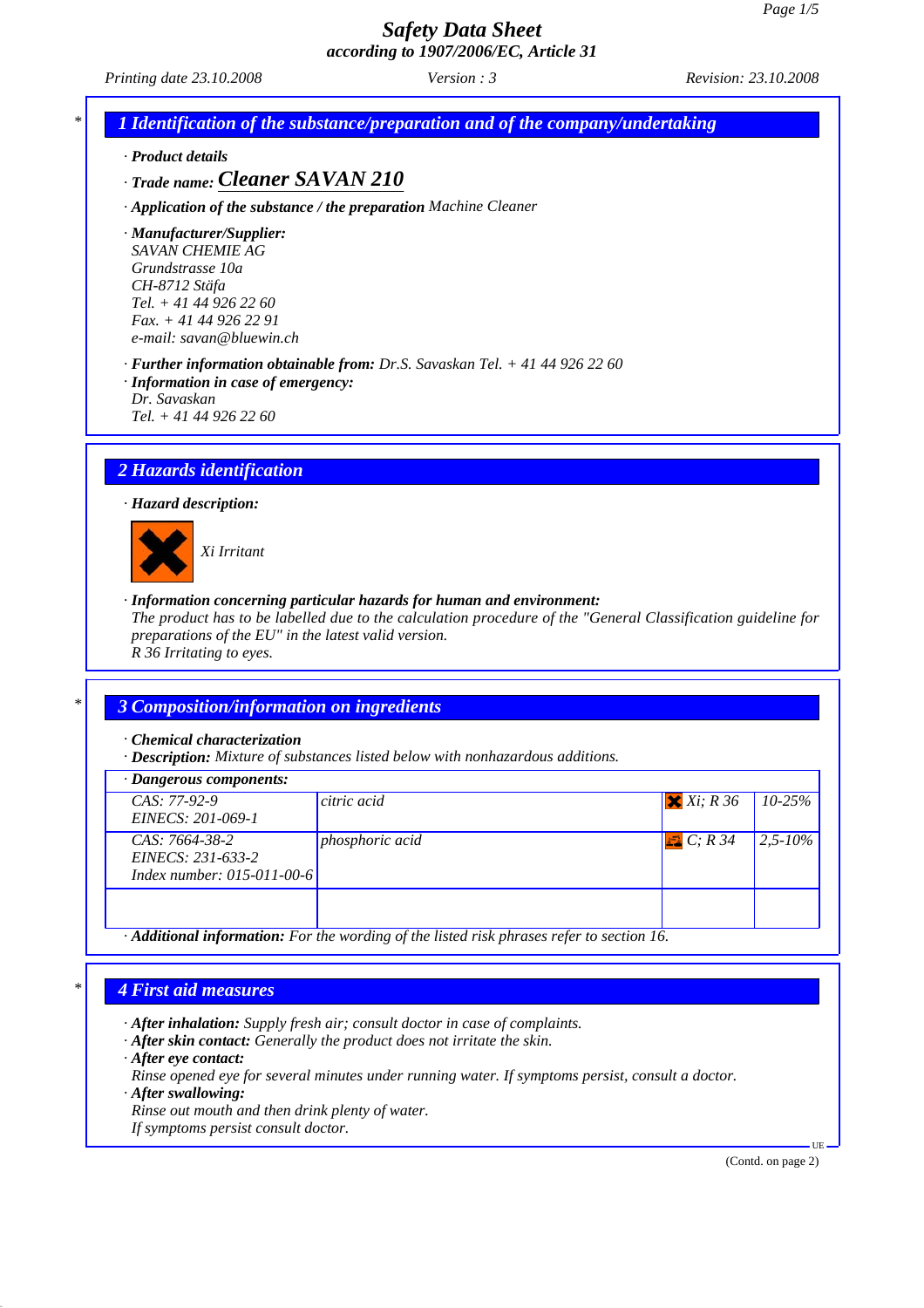*Printing date 23.10.2008 Revision: 23.10.2008 Version : 3*

(Contd. of page 1)

# *Trade name: Cleaner SAVAN 210*

*5 Fire-fighting measures*

- *· Suitable extinguishing agents:*
- *CO2, powder or water spray. Fight larger fires with water spray or alcohol resistant foam.*
- *· Protective equipment: No special measures required.*

# *\* 6 Accidental release measures*

### *· Person-related safety precautions:*

*Product forms slippery surface when combined with water. Ensure adequate ventilation*

*· Measures for environmental protection: Dilute with plenty of water.*

*Do not allow to enter sewers/ surface or ground water.*

*· Measures for cleaning/collecting:*

*Absorb with liquid-binding material (sand, diatomite, acid binders, universal binders, sawdust). Ensure adequate ventilation.*

# *\* 7 Handling and storage*

*· Handling:*

- *· Information for safe handling: Ensure good ventilation/exhaustion at the workplace. Prevent formation of aerosols.*
- *· Information about fire and explosion protection: No special measures required.*

*· Storage:*

- *· Requirements to be met by storerooms and receptacles: No special requirements.*
- *· Information about storage in one common storage facility: Not required.*
- *· Further information about storage conditions: Keep container tightly sealed.*
- *· Storage class: LGK 8 B (according VCI) non flammable, corrosive substances*

# *\* 8 Exposure controls/personal protection*

*· Additional information about design of technical facilities: No further data; see item 7.*

*· Ingredients with limit values that require monitoring at the workplace:*

| 77-92-9 citric acid                                                                    |                                                               |  |
|----------------------------------------------------------------------------------------|---------------------------------------------------------------|--|
| MAK (Germany)                                                                          | <i>vgl.Abschn.IIb</i>                                         |  |
| 7664-38-2 phosphoric acid                                                              |                                                               |  |
| AGW (Germany)                                                                          | 2 E mg/m <sup>3</sup>                                         |  |
|                                                                                        | 2(I).DFG, AGS, Y                                              |  |
| IOELV (EU)                                                                             | Short-term value: $2 mg/m3$                                   |  |
|                                                                                        | Long-term value: $1 \text{ mg/m}^3$                           |  |
|                                                                                        | $MAK$ (Switzerland) Short-term value: 2 mg/m <sup>3</sup>     |  |
|                                                                                        | Long-term value: $1 \text{ mg/m}^3$                           |  |
| 56-81-5 glycerol                                                                       |                                                               |  |
| MAK (Germany)                                                                          | 50E $mg/m^3$                                                  |  |
|                                                                                        | $MAK$ (Switzerland) Short-term value: 100 e mg/m <sup>3</sup> |  |
|                                                                                        | Long-term value: 50 e mg/m <sup>3</sup>                       |  |
| · <b>Additional information:</b> The lists valid during the making were used as basis. |                                                               |  |
|                                                                                        |                                                               |  |

*· Personal protective equipment:*

*· General protective and hygienic measures:*

*Keep away from foodstuffs, beverages and feed.*

(Contd. on page 3)

UE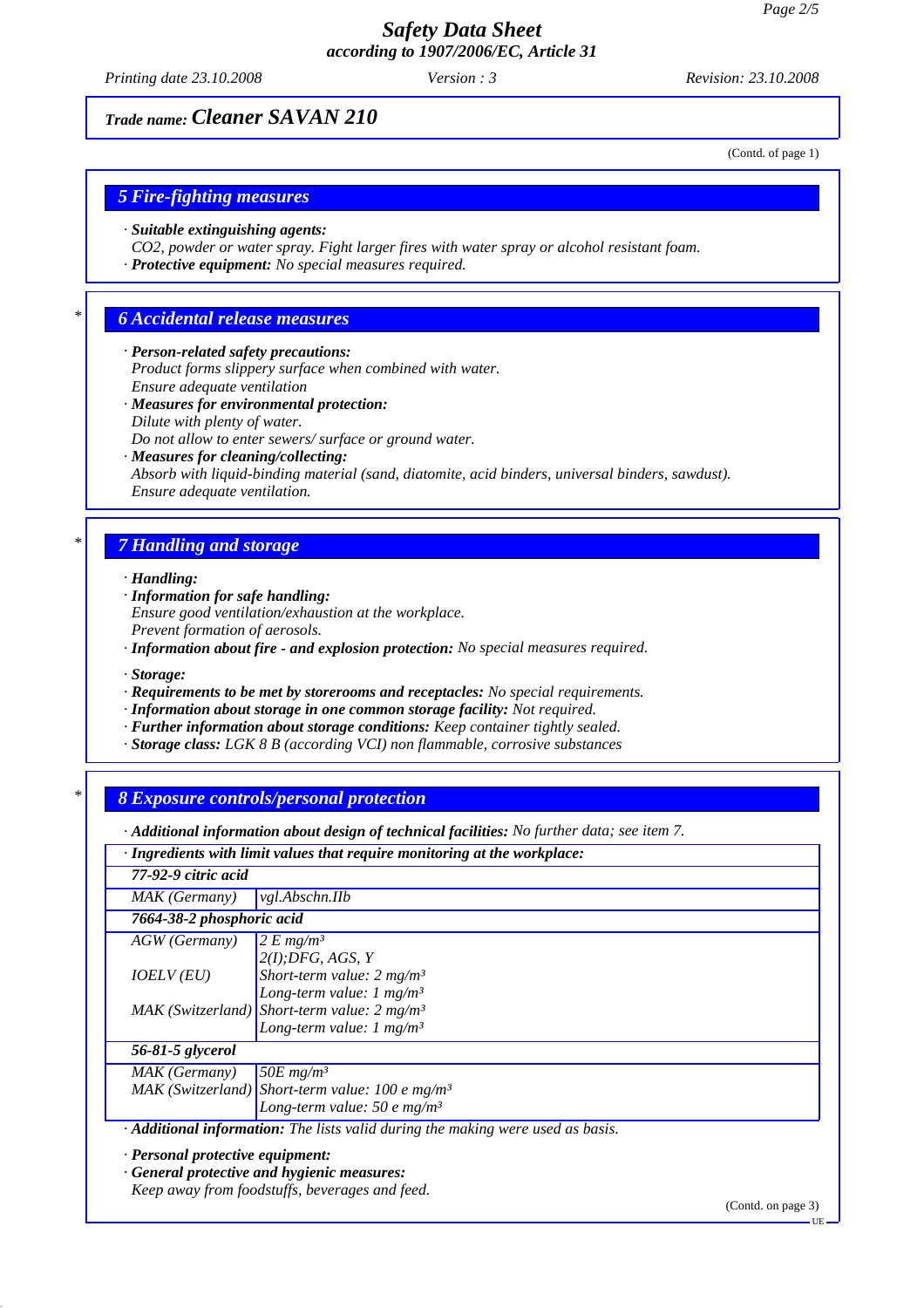*Printing date 23.10.2008 Revision: 23.10.2008 Version : 3*

# *Trade name: Cleaner SAVAN 210*

| Immediately remove all soiled and contaminated clothing<br>Wash hands before breaks and at the end of work.<br>Avoid contact with the eyes.<br>Avoid contact with the eyes and skin.<br>· Respiratory protection:<br>Not necessary if room is well-ventilated.<br>use self-contained respiratory protective device.<br>· Protection of hands: Not required.<br>$\cdot$ Eye protection:<br>Tightly sealed goggles | (Contd. of page 2)<br>In case of brief exposure or low pollution use respiratory filter device. In case of intensive or longer exposure |
|------------------------------------------------------------------------------------------------------------------------------------------------------------------------------------------------------------------------------------------------------------------------------------------------------------------------------------------------------------------------------------------------------------------|-----------------------------------------------------------------------------------------------------------------------------------------|
| 9 Physical and chemical properties                                                                                                                                                                                                                                                                                                                                                                               |                                                                                                                                         |
| <b>General Information</b>                                                                                                                                                                                                                                                                                                                                                                                       |                                                                                                                                         |
| Form:                                                                                                                                                                                                                                                                                                                                                                                                            | Fluid                                                                                                                                   |
| Colour:<br>Odour:                                                                                                                                                                                                                                                                                                                                                                                                | Light yellow<br>Characteristic                                                                                                          |
| · Change in condition<br>Melting point/Melting range: $-10^{\circ}$ C<br>Boiling point/Boiling range: 100°C (DIN 51751)                                                                                                                                                                                                                                                                                          |                                                                                                                                         |
| · Flash point:                                                                                                                                                                                                                                                                                                                                                                                                   | Not applicable.                                                                                                                         |
| · Ignition temperature:                                                                                                                                                                                                                                                                                                                                                                                          | 1010°C (DIN 51794)                                                                                                                      |
| · Self-igniting:                                                                                                                                                                                                                                                                                                                                                                                                 | Product is not selfigniting.                                                                                                            |
| · Danger of explosion:                                                                                                                                                                                                                                                                                                                                                                                           | Product does not present an explosion hazard.                                                                                           |
| $\cdot$ Vapour pressure at 20 $\degree$ C:                                                                                                                                                                                                                                                                                                                                                                       | $23$ hPa                                                                                                                                |
| $\cdot$ Density at 20 $\degree$ C:                                                                                                                                                                                                                                                                                                                                                                               | $1,13$ g/cm <sup>3</sup>                                                                                                                |
| · Solubility in / Miscibility with<br>water:                                                                                                                                                                                                                                                                                                                                                                     | Fully miscible.                                                                                                                         |
| $\cdot$ pH-value at 20 $\degree$ C:                                                                                                                                                                                                                                                                                                                                                                              | 1,6                                                                                                                                     |
| · Solvent content:<br>Organic solvents:<br>Water:                                                                                                                                                                                                                                                                                                                                                                | 3.0%<br>74,0%                                                                                                                           |

# *10 Stability and reactivity*

*· Thermal decomposition / conditions to be avoided: No decomposition if used according to specifications.*

- *· Dangerous reactions No dangerous reactions known.*
- *· Dangerous decomposition products: No dangerous decomposition products known.*

# *11 Toxicological information*

- *· Acute toxicity:*
- *· Primary irritant effect:*
- *· on the skin: No irritant effect.*

(Contd. on page 4)

UE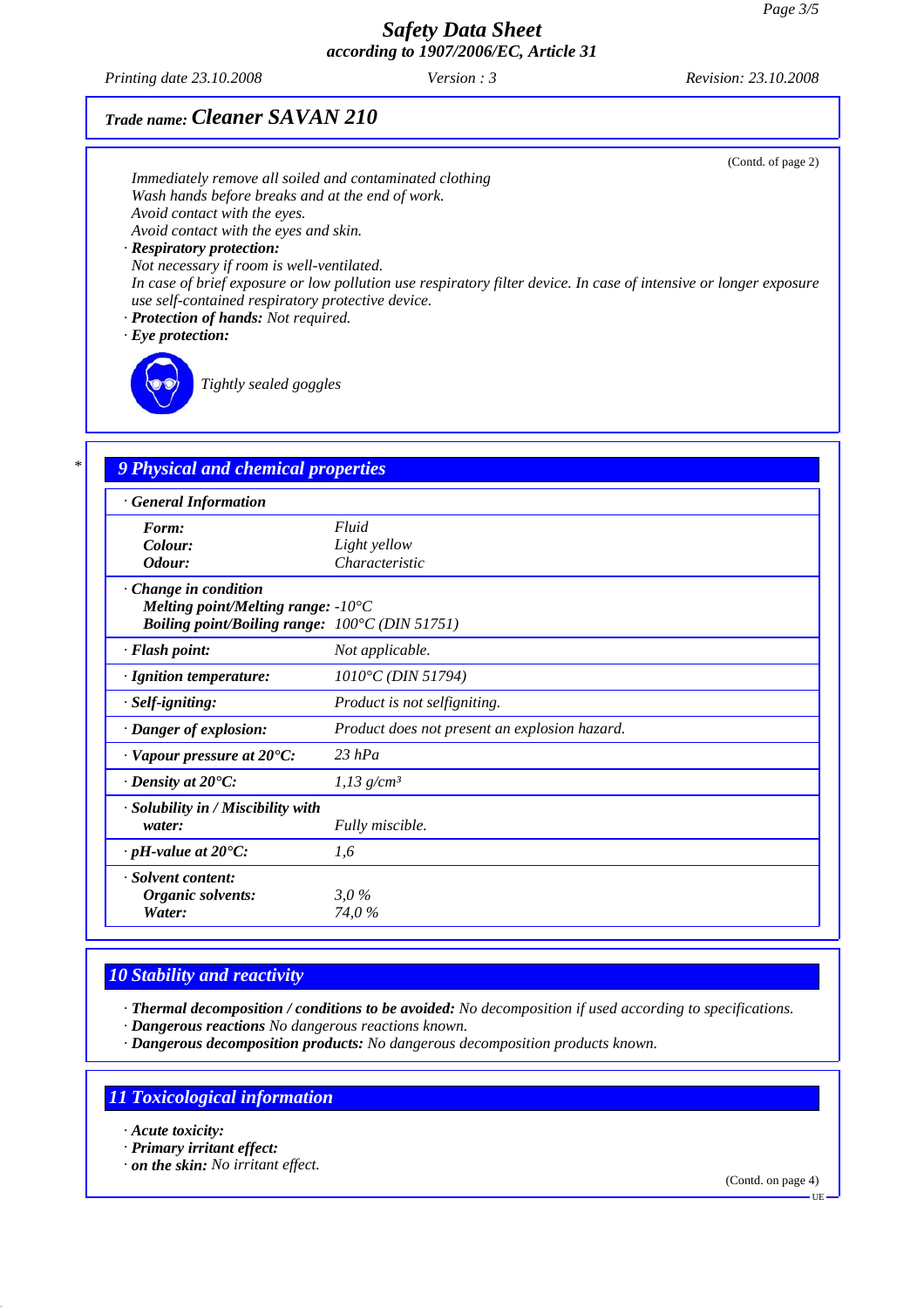*Printing date 23.10.2008 Revision: 23.10.2008 Version : 3*

# *Trade name: Cleaner SAVAN 210*

*· on the eye: Irritating effect.*

*· Sensitization: No sensitizing effects known.*

*· Additional toxicological information:*

*The product shows the following dangers according to the calculation method of the General EU Classification Guidelines for Preparations as issued in the latest version: Irritant*

### *\* 12 Ecological information*

#### *· General notes:*

*Water hazard class 1 (German Regulation) (Self-assessment): slightly hazardous for water Do not allow undiluted product or large quantities of it to reach ground water, water course or sewage system.*

*Rinse off of bigger amounts into drains or the aquatic environment may lead to decreased pH-values. A low pH-value harms aquatic organisms. In the dilution of the use-level the pH-value is considerably increased, so that after the use of the product the aqueous waste, emptied into drains, is only low water-dangerous.*

### *\* 13 Disposal considerations*

*· Product:*

#### *· Recommendation*

*Must not be disposed together with household garbage. Do not allow product to reach sewage system. Hand over to hazardous waste disposers.*

#### *· European waste catalogue*

*06 01 04 phosphoric and phosphorous acid*

*· Uncleaned packaging:*

- *· Recommendation: Disposal must be made according to official regulations.*
- *· Recommended cleansing agents: Water, if necessary together with cleansing agents.*

### *14 Transport information*

*· Land transport ADR/RID (cross-border) · ADR/RID class: -* 

*· Maritime transport IMDG:*

*· IMDG Class: -* 

- *· Air transport ICAO-TI and IATA-DGR:*
- *· ICAO/IATA Class:*

# *\* 15 Regulatory information*

*· Labelling according to EU guidelines:*

*Observe the general safety regulations when handling chemicals.*

*The product has been classified and marked in accordance with EU Directives / Ordinance on Hazardous Materials.*

- *· Code letter and hazard designation of product: Xi Irritant*
- *· Risk phrases: 36 Irritating to eyes.*
- *· Safety phrases:*
- *23 Do not breathe gas/fumes/vapour/spray.*

(Contd. on page 5)

(Contd. of page 3)

UE